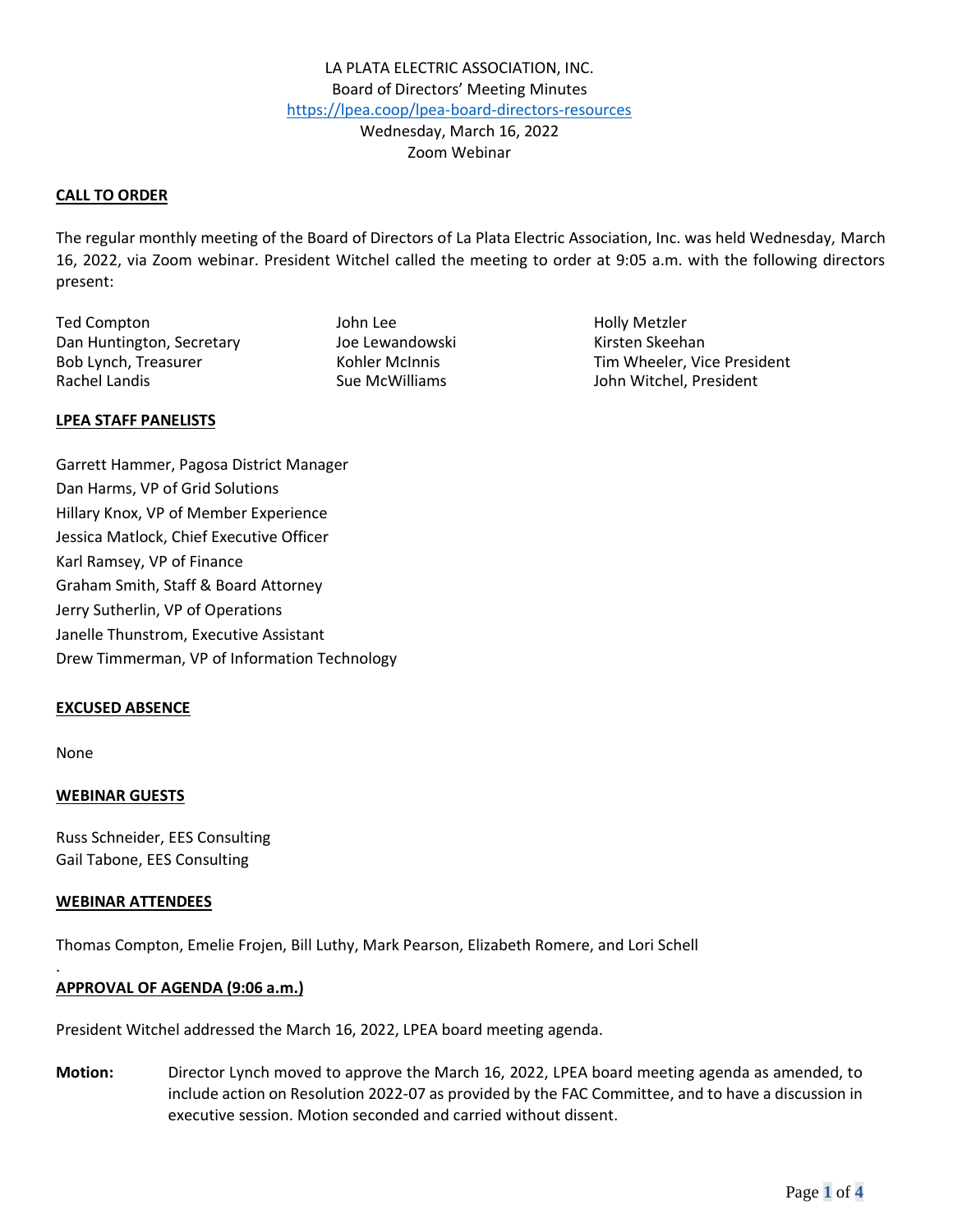# **MEMBER COMMENTS AND CONCERNS (9:07 a.m.)**

Attorney Smith gave an overview of the ground rules for public commentary. There was no public commentary.

### **CONSENT BOARD ITEMS (9:09 a.m.)**

President Witchel addressed the Consent Board Items.

Director McInnis asked to remove the February Board of Directors' meeting minutes and director expenditures from the consent board items for further discussion.

- **Motion:** Director McInnis moved to approve the Consent Board Items (B, C, D, E, F): accepting new members, Capital Credits, monthly write-offs, director travel and training requests, and director expenses. Motion seconded and carried without dissent.
- **Motion:** Director Wheeler moved to approve the February Board of Directors' meeting minutes as amended. Motion seconded and carried without dissent.
- **Motion:** Director McInnis moved to approve the director expenditures as amended by changing Director Metzler's CREA (Colorado Rural Electric Association) expense from discretionary to mandatory. Motion seconded and carried without dissent.

### **CEO AND STAFF REPORTS**

### **DIVISION DASHBOARDS (9:15 a.m.)**

CEO Matlock reported on key performance indicators for safety, reliability, finance, communications and outreach, beneficial electrification, and information technology. The division dashboard was made public prior to the board meeting. CEO Matlock and staff members took questions and suggestions related to the discussed topics.

# **FINANCE REPORT UPDATE (9:47 a.m.)**

VP of Finance Ramsey addressed the February 2022 financials. Most financial goals were met, although the equity percentage was higher than the board-approved goal of 45-50% and cash reserves were lower than the approved goal range of 16-20%. VP Ramsey took questions from board members regarding the financial report.

#### **BOARD ACTION AGENDA**

#### **FINANCE AND AUDIT COMMITTEE UPDATE (10:02 a.m.)**

Referring to the written FAC report, Committee Chair Lynch gave an update on the financial review, Cost of Service Analysis, and future agenda items.

# **RESOLUTION 2022 – 6; DISTRICT ELECTION CANCELLATION (10:09 a.m.)**

President Witchel addressed Resolution 2022-6, District Election Cancellation.

**Motion:** Director Lee moved to approve [Resolution 2022-6, District Election Cancellation.](https://lpea.coop/sites/default/files/2022-03/RESOLUTION%202022-06%3B%20District%20Election%20Cancellation.pdf) Motion seconded and carried without dissent.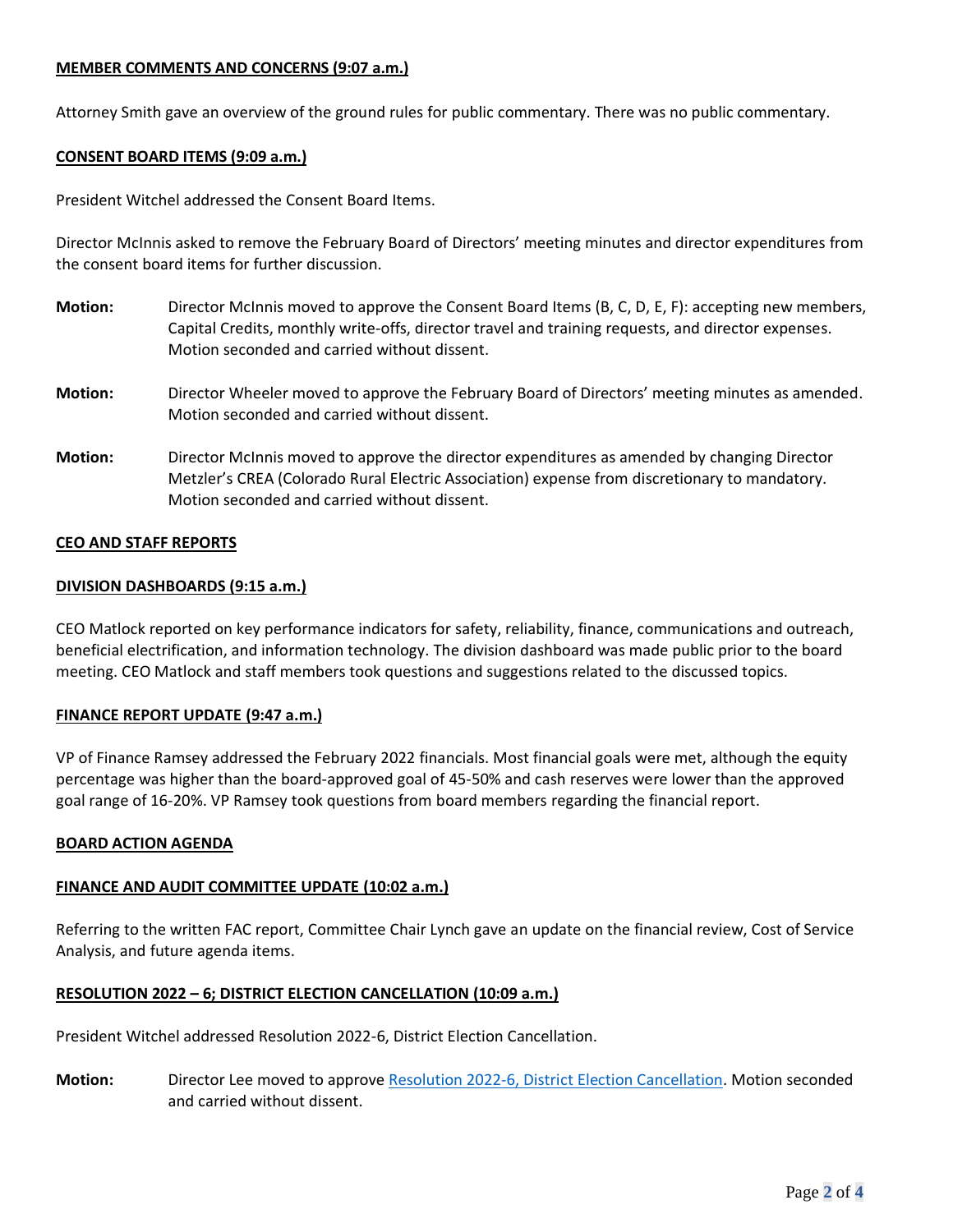# **COSA PRESENTATION (10:26 a.m.)**

VP Ramsey gave an overview of the Cost-of-Service Analysis (COSA) process and its value to LPEA staff as a baseline to assess future rates and programs. No rate adjustments were recommended at this time.

Russ Schneider and Gail Tabone with EES Consulting gave a PowerPoint presentation on the LPEA COSA results. Topics discussed included the rate-setting process, COSA allocation buckets, background approach, aligning costs and rates, using COSA in rate setting, inter-class results, rate design and unit costs, rate design indications, special rate topics, and the next steps. Schneider and Tabone took all questions and suggestions related to each topic within the presentation. VP of Grid Solutions Harms discussed the next steps which include maintaining LPEA's existing rate structure and revisiting after a new power supply contract is enacted.

# **ATTORNEY UPDATE OF FERC, ADAMS COUNTY, AND COPUC ACTIONS (12:33 p.m.)**

Matthew Larson, Outside Counsel for LPEA, advised on the status of the cases related to Tri-State's wholesale electric rates and exit fee at the Federal Energy Regulatory Commission (FERC), the Colorado Public Utilities Commission (CoPUC), and Adams County District Court.

### **EXECUTIVE SESSION (12:38 p.m.)**

President Witchel requested a motion to move into an executive session to discuss litigation matters and Resolution 2022-7, CEO Infrastructure Opportunities Investigation & Report.

**Motion:** Director Lynch moved to enter executive session to discuss litigation matters and the FAC recommended Resolution 2022-7, CEO Infrastructure Opportunities Investigation & Report. Motion seconded and carried without dissent.

Director McInnis recused himself from part of the Tri-State litigation strategy discussion during the executive session because of a possible conflict with his role as a Tri-State board representative but planned to rejoin the executive session for other topics not related to Tri-State litigation.

The board remained in executive session from 12:40 p.m. to 2:09 p.m.

#### **BOARD ACTIONS RESULTING FROM EXECUTIVE SESSION (2:10 p.m.)**

None. Specifically, no action was taken regarding proposed Resolution 2022-7, CEO Infrastructure Opportunities Investigation & Report.

#### **REPORTS**

#### **ATTORNEY REPORT (2:15 p.m.)**

Referring to the written report included in the board packet, Attorney Smith highlighted work done for LPEA staff and board members since the February meeting. Attorney Smith took all questions from board members.

#### **DIRECTOR REPORTS (2:22 p.m.)**

Directors referred to written and verbal reports in the board packet and took questions and suggestions from board members and staff.